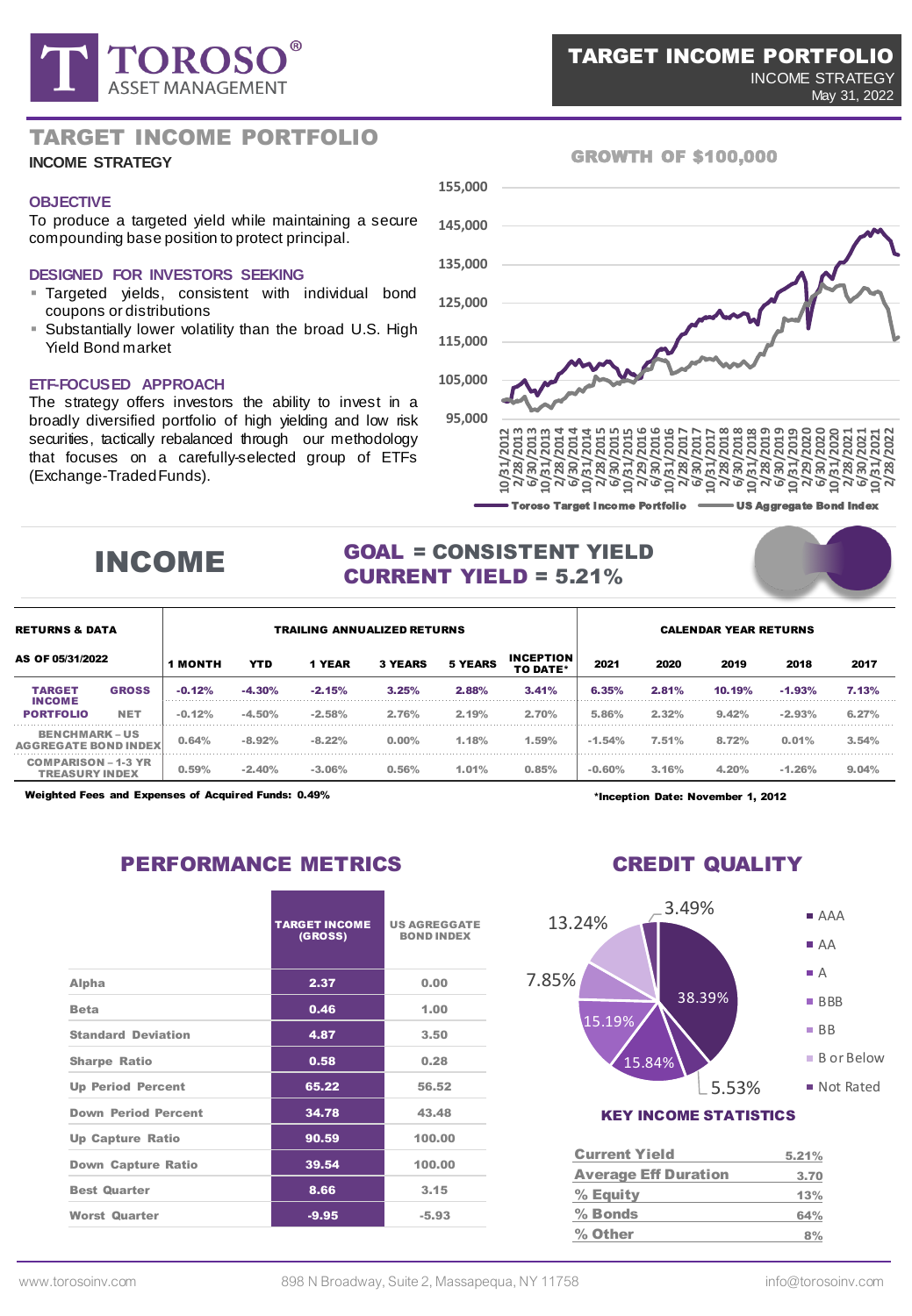

## METHODOLOGY

A barbell approach is utilized to balance two components: the portion of the strategy in higher yielding securities meant to drive the majority of the yield, and the low risk portion of conservative, cash equivalents which allows for the opportunity to tactically increase allocations to higher yielding securities when markets permit.



# ABOUT TOROSO ASSET MANAGEMENT

Toroso is an asset manager and registered investment advisory firm specializing in ETF-focused investment strategies and services. Its strategies are designed to deliver specific outcomes (growth, income, protection, etc.) and driven by in-depth ETF and economic research. The team of finance veterans in asset management, investment strategy, and fund management dedicate themselves to finding the right solution for each client. With offices in New York and Chicago, the team has provided research to over a thousand financial advisors. www.torosoam.com info@torosoinv.com

### DISCLAIMER

This document does not make an offer or solicitation to buy or sell any securities or services and is not investment advice. Stock markets are volatile and can decline significantly in response to adverse issuer, political, regulatory, market, or economic developments. Grow th stocks can perform differently from other types of stocks and the market as a w hole and can be more volatile than other types of stocks. Securities selected using quantitative analysis can perform differently from the market as a w hole. The securities of smaller, less well-known companies can be more volatile than those of larger companies.

Toroso Target Income SMA (SMA Models) are made available to clients on a non-discretionary basis by our unaffiliated distributor, a registered broker-dealer, as a provider of the SMA Models. The broker dealer(s) are not acting as a fiduciary or in any advisory capacity in providing this information to you. The information is designed to be utilized by you solely as a resource, along w ith other potential sources, in providing advisory services to your clients. You are solely responsible for determining w hether the SMA Models and the investments included in the SMA Models, are appropriate and suitable for you to base a recommendation or provide advice to any end investor about the potential use of the SMA Models. Securities used in a strategy may include, but are not limited to, ETFs, closed end funds, open end mutual funds, common or preferred stock, convertible stocks or bonds, warrants, and rights as w ell as corporate, municipal, or government bonds, notes or bills. We may also recommend allocating portions of your account into a Separately Managed Account. The Target Income SMA uses ETFs as part of an asset allocation model as described above in this section. In addition, SMAs may be used to provide diversification or specialization w ithin a particular sector of the market. Due to the direct equity ow nership, SMAs have risks including but not limited to market risk, credit risk, interest rate risk, prepayment risk, liquidity risk, sector risk, currency risk, and commodity risk.

### **PLEASE NOTE THAT PAST PERFORMANCE IS NO GUARANTEE OF FUTURE RESULTS.**

### DISCLOSURES

Information provided in this document is for informational and educational purposes only. To the extent any investment information in this material is deemed to be a recommendation, it is not meant to be impartial investment advice or advice in a fiduciary capacity and is not intended to be used as a primary basis for you or your client's investment decisions. Toroso and its representatives may have a conflict of interest in the products or services mentioned in this material because they have a financial interest in them, and receive compensation, directly or indirectly, in connection w ith the management, distribution, and/or servicing of these products or services, including Toroso funds, certain third-party funds and products, and certain investment services. Registered investment products (including mutual funds and ETFs) and collective investment trusts managed by Toroso are offered by certain unaffiliated distributor which are registered broker-dealers. Toroso investment management services and products are managed by the Toroso, a U.S. registered investment advisor. Before investing you should consider the funds or have your client consider the funds', exchange traded products' investment objectives, risks, charges, and expenses. Contact Toroso for a prospectus or a summary prospectus, if available, containing this information. Have your client read it carefully.